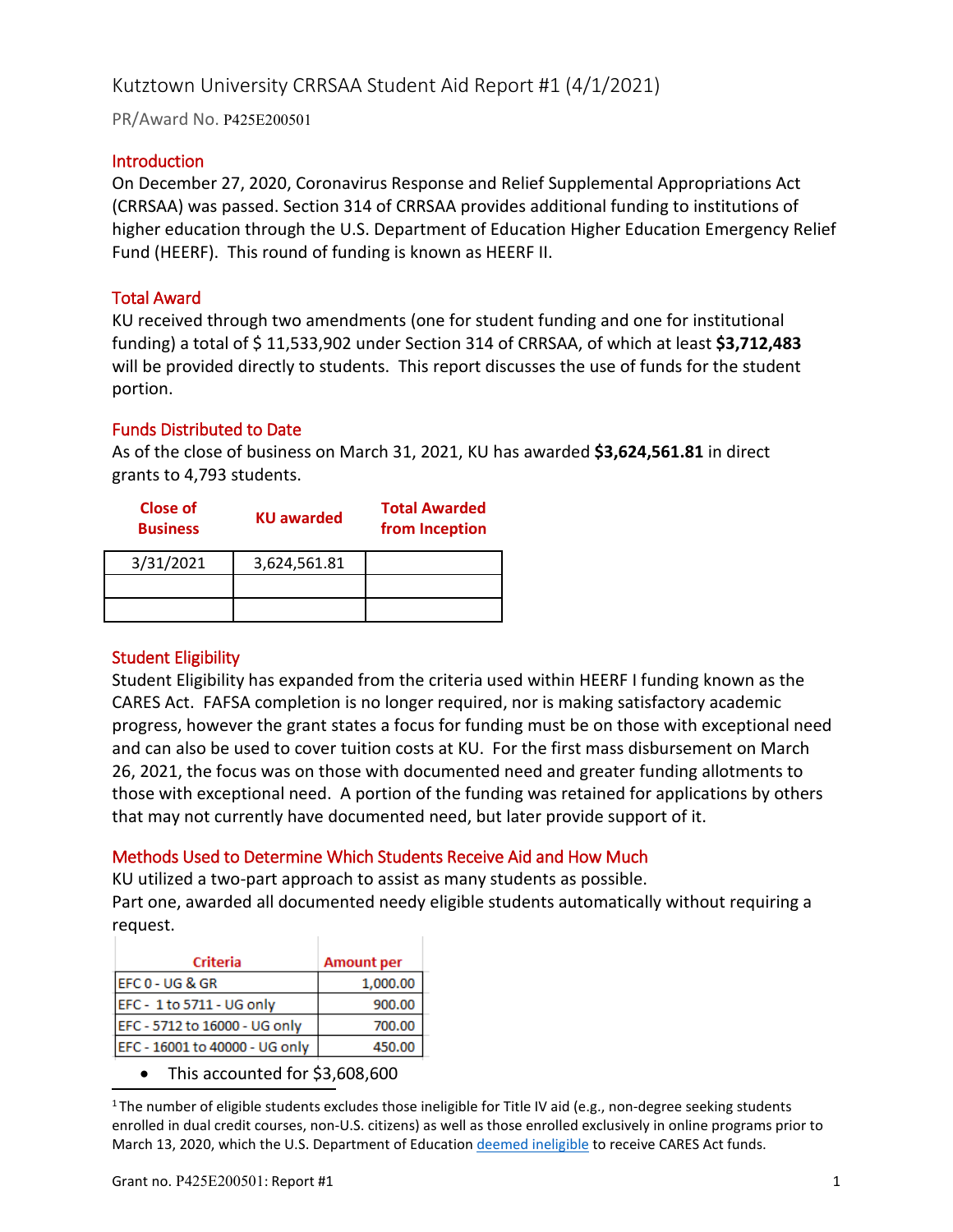Part two, about \$103,000, is reserved for student requests. Student requests are made online via a request form to be reviewed by the KU Care Team.

Students are asked to specify an amount needed, provide personal information, to detail the need and cause, and if necessary to provide support of exceptional need (in the absence of data previously reported such as a FAFSA). In addition, they are asked what other steps they have taken to secure funding. The KU Care Team reviews each application in detail to assess if the need is COVID related, and is an approved expense for CRRSAA funding (i.e. tuition costs, food, housing, technology, course materials, health/child care, and other approved costs). If student needs are not CRRSAA eligible, other internal funding sources are explored and/or suggested. If additional information is required, the student is contacted to obtain this in order to make a fair determination. Provided that the students were eligible to receive funds and identified legitimate needs, initial or additional CRRSAA funding may be awarded.

# Instructions or Directions Given to the Students

On March 18, 2021, students were advised via the twice weekly Coronavirus KU email about the new funding award and the funds that will shortly be available to students from it.

At this time, an additional webpage dedicated to CRRSAA funding was published (following the CARES Act model). On this webpage a link is provided for students to make additional fund requests to be reviewed by the KU Care Team.

These communications contained the following information:

- General instructions on the purpose and allowable uses of funds,
- Anticipated disbursement date,
- Method of disbursement,
- A link to the online request form for additional emergency funds,
- Contact information for questions, and
- Acknowledgement of the federal government as the source of funding.

Copies of the following instructional/informational materials given to the students include the following, which are attached to this report in the order listed:

- 1. Email announcement March 18, 2021
	- Funds and application soon to be available
- 2. Email notification March 26, 2021
	- Disbursement of funds, explanation and link to request form
- 3. Online Funds Request form
	- Now requires approval if the student wants funds to pay their tuition bill at KU
- 4. KU's CRRSAA [webpage](https://www.kutztown.edu/news-and-media/announcements/ku-cares-emergency-assistance/crrsaa-act-2021.html)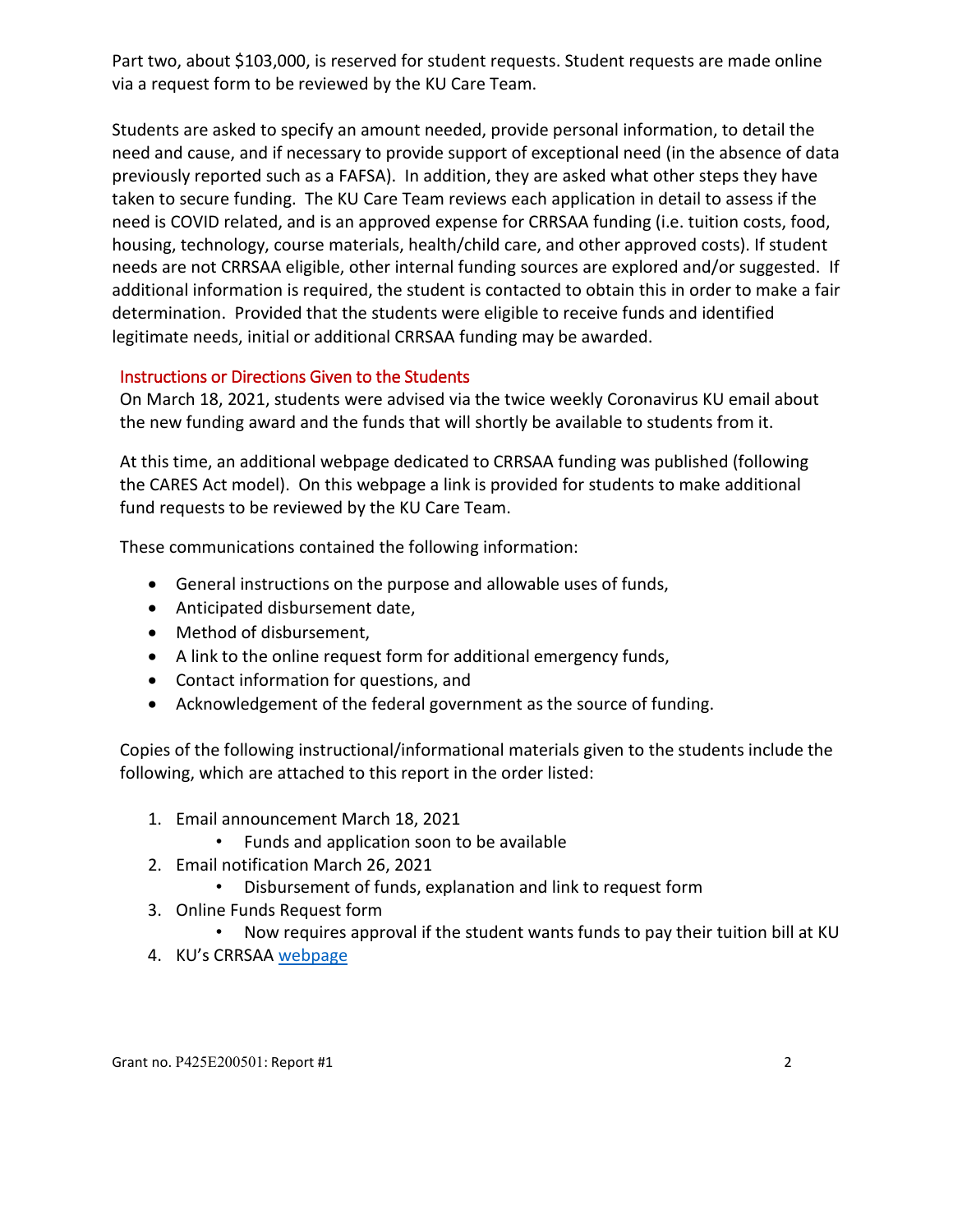# Pursell, Wendy

| From:    | Announcements                                           |
|----------|---------------------------------------------------------|
| Sent:    | Thursday, March 18, 2021 3:59 PM                        |
| To:      | students; Faculty; Staff; Foundation                    |
| Subject: | March 18: KU Campus Update for the Coronavirus Pandemic |

Dear KU Campus Community,

Here are today's updates from campus:

#### **HEALTH UPDATE FOR KU CAMPUS**

Kutztown University students or employees who are known to have tested positive for COVID-19 are aggregated in the table below. These individuals may or may not have been on campus while infected. Recovered cases are updated Tuesday and Friday.

| <b>Positive Cases</b>  | Today<br>(3/18) | <b>This Week</b><br>$(3/15-19)$ | <b>Total Cases</b><br>(since 1/19) | <b>Active Cases</b> | <b>Recovered Cases</b> |
|------------------------|-----------------|---------------------------------|------------------------------------|---------------------|------------------------|
| <b>Students Living</b> | l 0             |                                 | 24                                 |                     |                        |
| On-Campus              |                 |                                 |                                    |                     | 63                     |
| Students Living        |                 |                                 | 41                                 | Combined            | Combined               |
| Off-Campus             |                 |                                 |                                    |                     |                        |
| Employees              |                 |                                 | 19                                 |                     | 15                     |
| Total                  |                 | 5                               | 84                                 | 6                   | 78                     |

#### **CRRSAA ACT 2021**

Kutztown University recently received federal funding from the Corona Response and Relief Supplemental Appropriations Act, 2021 (CRRSAA). While these new funds are similar to the Coronavirus Aid, Recovery and Economic Security, 2020 funds (CARES), they are indeed different. These funds are for higher education institutions to promote and ensure learning continues during the pandemic.

The determined eligible population is similar to the group in the prior CARES Act; that is, not all students will be eligible. These funds can now be used to pay for items such as, but not limited to, tuition and fee bills at KU, food, housing, course materials, technology, health care (not insurance costs) and childcare expenses.

KU is working on releasing federal CRRSAA funds to eligible students, with an emphasis on our most needy population, to help keep them enrolled during the pandemic. More information will be shared at a later date, in addition to our website.

Sincerely,

**KU Office of University Relations**